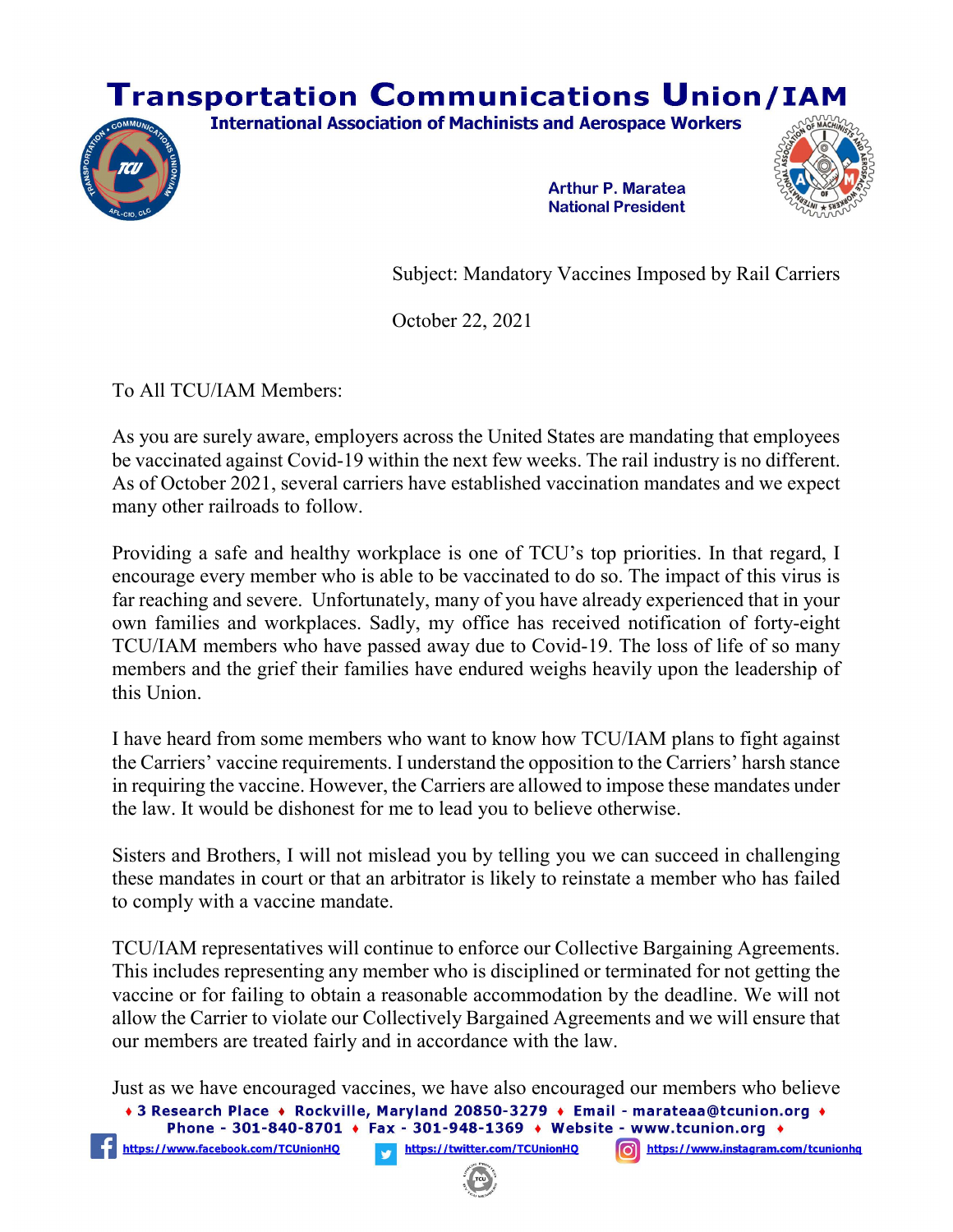they are exempted from the vaccine mandate to seek religious or medical accommodations and to go through that process in accordance with Carrier and EEOC policies.

We continue to receive various questions about the legalities of requiring a vaccine as well as inquiries about obtaining a religious or medical exemption. In that regard, I requested TCU/IAM's General Counsel to provide a summary of the most common discussion points. That memo is attached to this letter.

I fully recognize that these are difficult and divisive times. We continue to endure a pandemic that has wreaked havoc on our industry. I am tremendously proud of TCU's members for your resilience, your bravery and your dedication to your jobs throughout this unprecedented time. We will continue to work diligently to ensure that every member has a safe work place.

In solidarity,

athra Maratea

 Arthur P. Maratea National President

cc: Executive Council General Counsel National Representatives Assistant National Representatives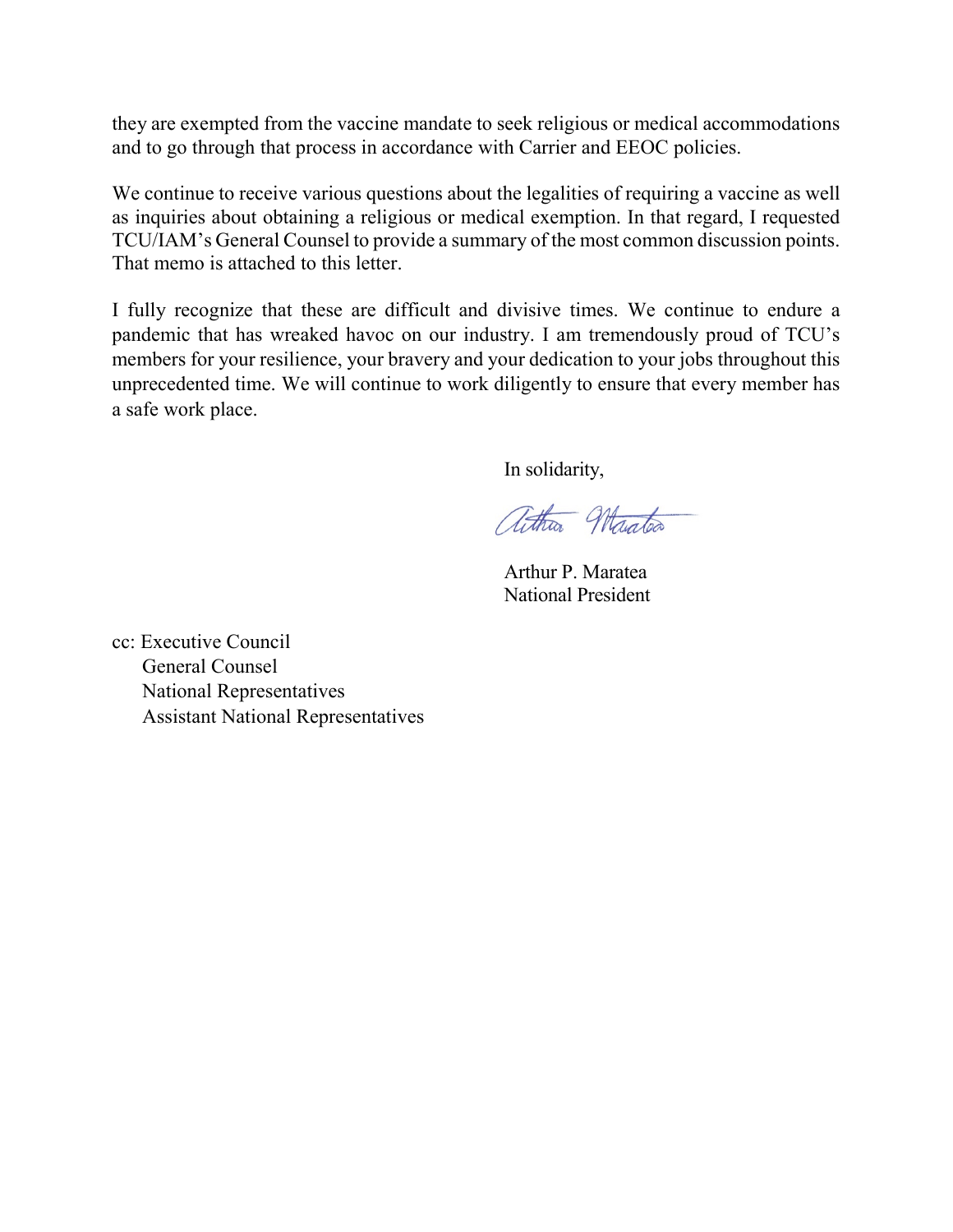| TO:   | <b>TCU</b> Membership                           |
|-------|-------------------------------------------------|
| FROM: | <b>TCU General Counsel</b>                      |
| DATE: | October 22, 2021                                |
| RE:   | FAQ Mandatory Vaccines imposed by Rail Carriers |

## **I. Federal Law Does Not Prohibit Employers from Requiring Vaccinations as a Condition of Continued Employment.**

The EEOC, which enforces Title VII of the Civil Rights Act of 1964 and the American with Disabilities Act, released guidance on COVID-19 on December 16, 2020, affirming that employers generally *do* have the right to mandate the COVID-19 vaccine. (*[https://www.eeoc.gov/wysk/what-you-should-know-about](https://www.eeoc.gov/wysk/what-you-should-know-about-covid-19-and-ada-rehabilitation-act-and-other-eeo-laws)[covid-19-and-ada-rehabilitation-act-and-other-eeo-laws](https://www.eeoc.gov/wysk/what-you-should-know-about-covid-19-and-ada-rehabilitation-act-and-other-eeo-laws)*).

Further, for railroads doing business with the Federal government, the move to mandate vaccinations is required by President Biden's **Executive Order 14042** which mandates that federal contractors comply with the Guidelines established by the Safer Federal Workforce Taskforce. Those Guidelines are clear: "Covered contractor employees must be fully vaccinated no later than **December 8, 2021**," unless the employee has approval for a religious or medical accommodation.

## **II. Vaccine Mandate Challengers are Not Winning in Court:**

While we are disappointed that the Carriers have taken such as harsh position and have failed to engage labor on this issue, this is not an argument we are going to win in court and we cannot justify spending the time and resources necessary on legal battles that we cannot win.

Our legal experts and attorneys have advised that the Railroads, just like other private companies, are within their legal rights to mandate vaccination as a condition of employment, provided that they allow for religious and medical accommodations as defined by law.

Workers and advocacy groups have filed at least 39 federal cases this year, challenging vaccination requirements imposed by employers or governments. Courts have denied requests for temporary orders against mandates in 12 of the suits, while 7 have ended with dismissals.

Some recent decisions include *Bridges v. Houston Methodist Hosp.* which was decided just this past June and *Beckerich v. St. Elizabeth Med. Ctr.* which was decided last month. In both those cases, the Courts upheld a private employer's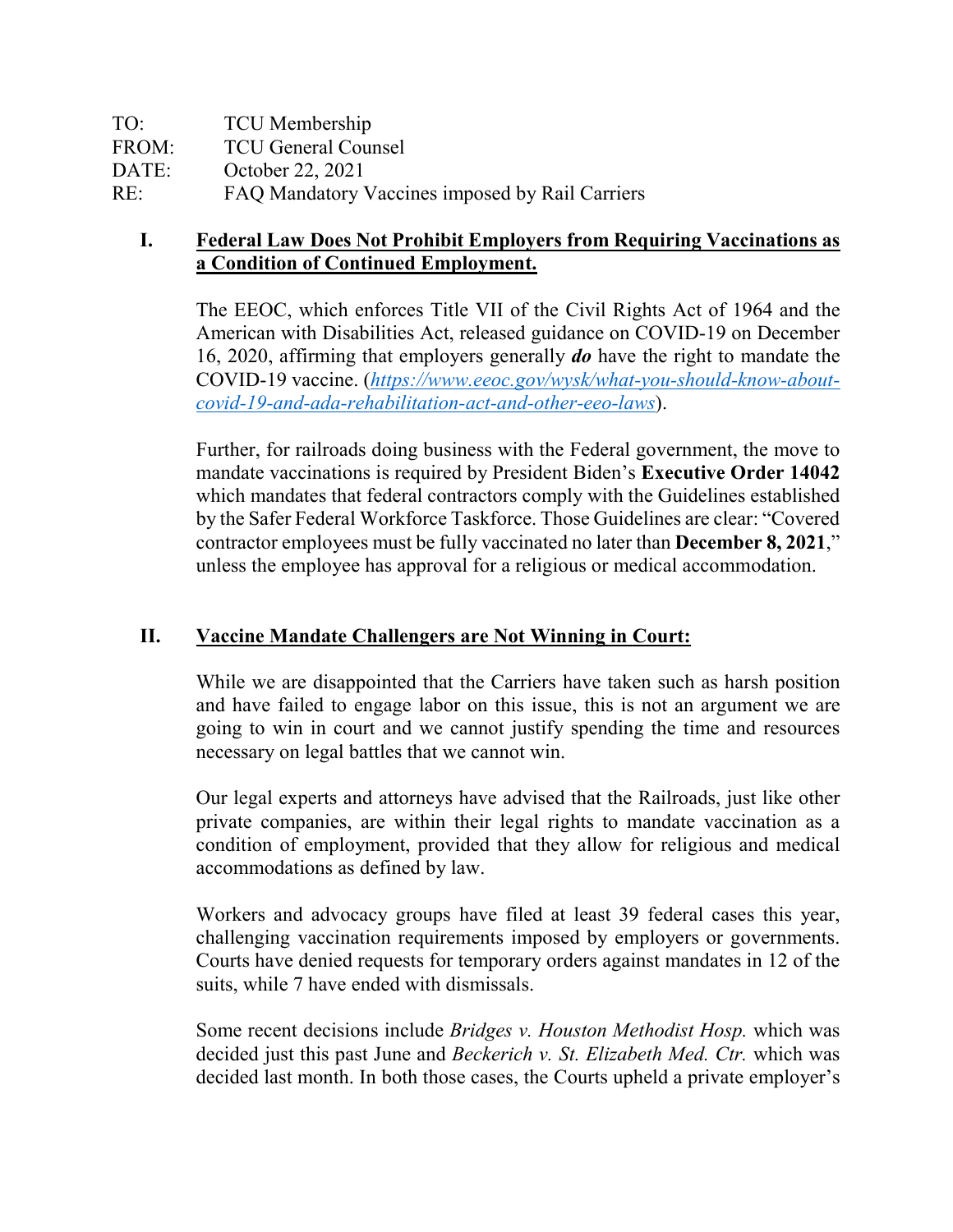right to modify its employment conditions to require employees to be vaccinated in response to an unprecedented global pandemic.

What these cases have demonstrated is that vaccine mandates are not new and they are sound and judicially supported.

## **III. Religious and Medical Accommodations:**

While the Union has strongly encouraged our membership to get the vaccine, we have also encouraged those with religious or medical exemptions to seek accommodations through the appropriate carrier department or office. However, when applying for a religious or medical accommodation under Title VII of the Civil Rights Act or the American with Disabilities Act, this is a process that does not arise under our Collective Bargaining Agreements, but is between an individual employee and the Carrier that must be handled in accordance with the regulations set forth by the U.S. Equal Employment Opportunity Commission ("EEOC").

In applying for a religious accommodation, the EEOC has said that employers that have developed an objective basis for questioning either the religious nature or the sincerity of a particular belief can ask the employee for supporting information, as necessary, to make a reasonable business decision.

When inquiring about the sincerity of a religious objection to the vaccine, the EEOC has said employers should consider four factors in its questions and answers on religious discrimination in the workplace (https://www.eeoc.gov/laws/guidance/questions-and-answers-religious-

discrimination-workplace). These factors might undermine an employee's assertion that he or she sincerely holds the religious belief at issue and include whether:

- The employee has behaved in a manner markedly inconsistent with the professed belief.
- The accommodation sought is a particularly desirable benefit that is likely to be sought for secular reasons.
- The timing of the request renders it suspect—for example, it follows an earlier request by the employee for the same benefit for secular reasons.
- The employer otherwise has reason to believe the accommodation is not sought for religious reasons.